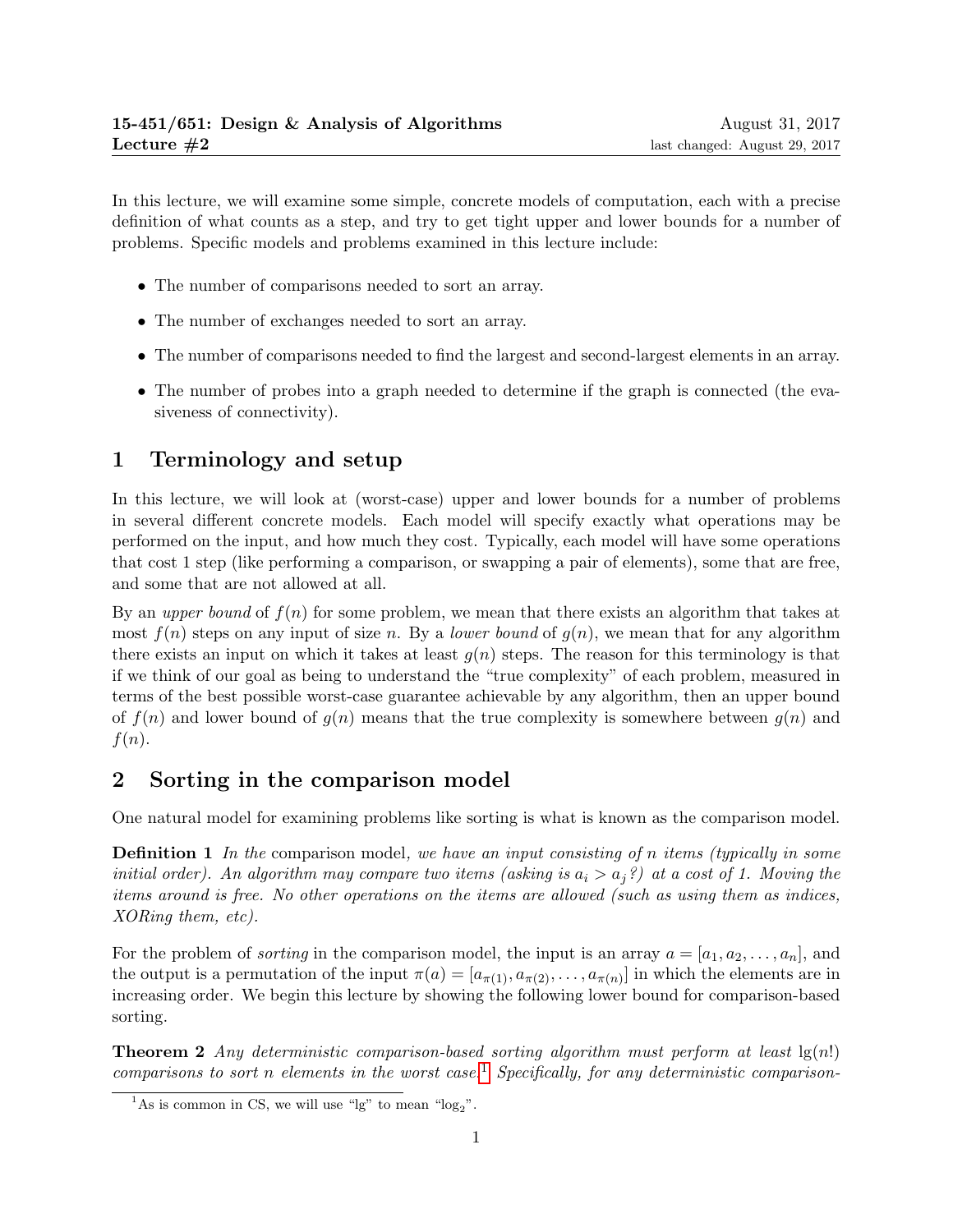based sorting algorithm A, for all  $n \geq 2$  there exists an input I of size n such that A makes at least  $lg(n!) = \Omega(n \log n)$  comparisons to sort I.

To prove this theorem, we cannot assume the sorting algorithm is going to necessarily choose a pivot as in Quicksort, or split the input as in Mergesort — we need to somehow analyze any possible (comparison-based) algorithm that might exist. We now present the proof, which uses a very nice information-theoretic argument. (This proof is deceptively short: it's worth thinking through each line and each assertion.)

**Proof:** Let us begin with a simple general claim. Suppose you have some problem where there are M possible different outputs the algorithm might produce: e.g., for sorting by comparisons where the output can be viewed as a specific permutation of the input, each possible permutation of the input is possible, and hence  $M = n!$ . Suppose furthermore that for each of these outputs, there exists some input under which it is the only correct answer. This is true for sorting. Then, we have a worst-case lower bound of  $\lg M$ . The reason is that the algorithm needs to find out which of these M outputs is the right one, and each YES/NO question could be answered in away that removes at most half of the possibilities remaining from consideration. So, in the worst case, it takes at least  $\lg M$  steps to find the right answer.

The above is often called an "information theoretic" argument because we are in essence saying that we need at least  $\lg(M) = \lg(n!)$  bits of information about the input before we can correctly decide what output we need to produce.

What does  $\lg(n!)$  look like? We have:  $\lg(n!) = \lg(n) + \lg(n-1) + \lg(n-2) + ... + \lg(1) < n \lg(n) =$  $O(n \log n)$  and  $\lg(n!) = \lg(n) + \lg(n-1) + \lg(n-2) + ... + \lg(1) > (n/2) \lg(n/2) = \Omega(n \log n)$ . So,  $lg(n!) = \Theta(n \log n).$ 

However, since today's theme is tight bounds, let's be a little more precise. We can in particular use the fact that  $n! \in [(n/e)^n, n^n]$  to get:

$$
n \lg n - n \lg e \le \lg(n!) \le n \lg n
$$
  

$$
n \lg n - 1.443n \le \lg(n!) \le n \lg n.
$$

Since 1.433n is a low-order term, sometimes people will write this fact this as:  $\lg(n!) = (n \lg n)(1-\pi)$  $o(1)$ , meaning that the ratio between  $\lg(n!)$  and  $n \lg n$  goes to 1 as n goes to infinity.

Assume n is a power of  $2$  — in fact, let's assume this for the entire rest of today's lecture. Can you think of an algorithm that makes at most  $n \lg n$  comparisons, and so is tight in the leading term? In fact, there are several algorithms, including:

- Binary insertion sort If we perform insertion-sort, using binary search to insert each new element, then the number of comparisons made is at most  $\sum_{k=2}^{n} \lceil \lg k \rceil \le n \lg n$ . Note that insertion-sort spends a lot in moving items in the array to make room for each new element, and so is not especially efficient if we count movement cost as well, but it does well in terms of comparisons.
- **Mergesort** Merging two lists of  $n/2$  elements each requires at most  $n-1$  comparisons. So, unrolling the recurrence, we get  $(n-1)+2(n/2-1)+4(n/4-1)+...+n/2(2-1) = n \lg n - (n-1) < n \lg n$ .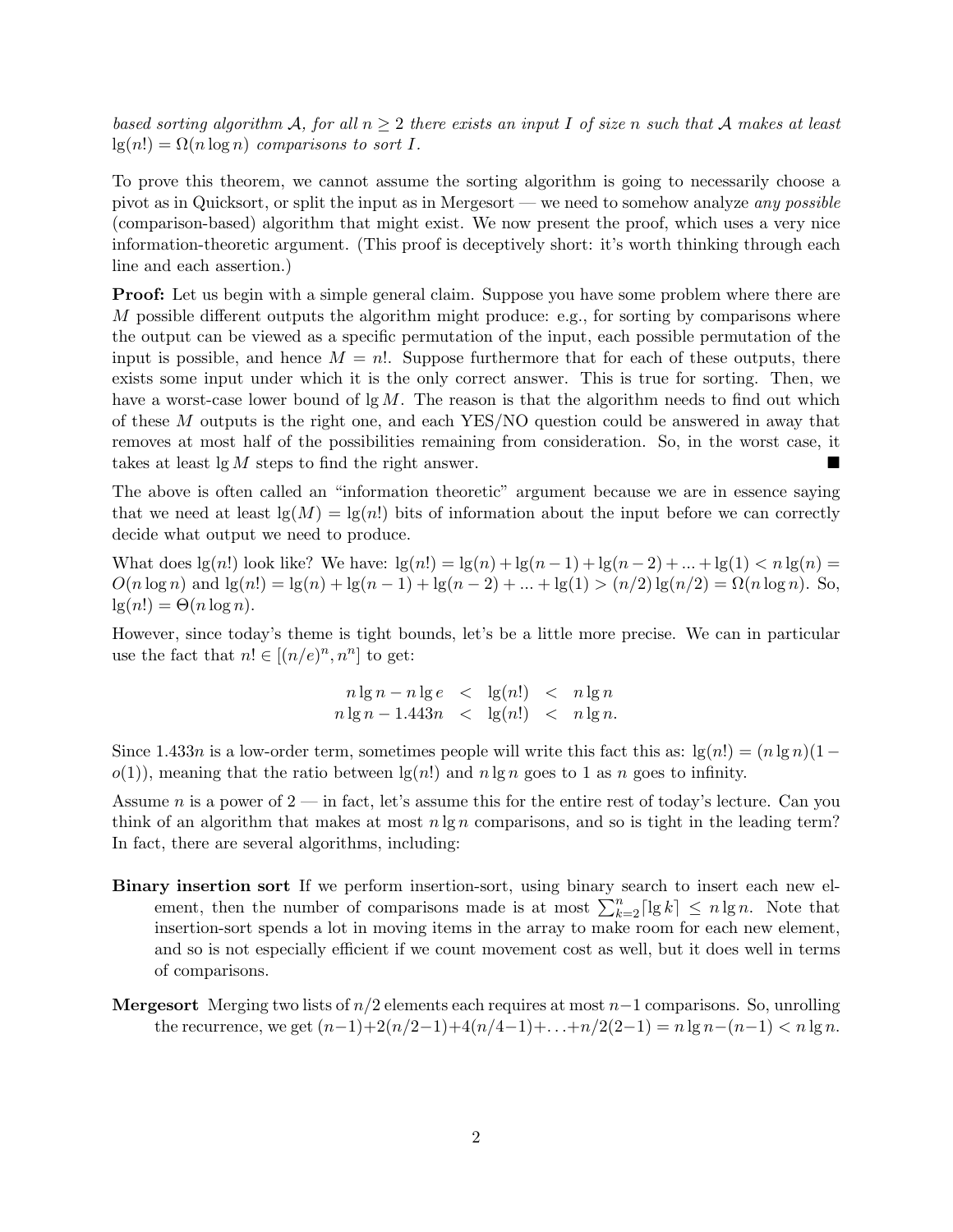## 3 Selection in the comparison model

#### 3.1 Finding the maximum of  $n$  elements

How many comparisons are necessary and sufficient to find the maximum of  $n$  elements, in the comparison model of computation?

Claim 3 (Upper bound)  $n-1$  comparisons are sufficient to find the maximum of n elements.

Proof: Just scan left to right, keeping track of the largest element so far. This makes at most  $n-1$  comparisons.

Now, let's try for a lower bound. One simple lower bound is that since there are n possible answers for the location of the maximum element, our previous argument gives a lower bound of  $\lg n$ . But clearly this is not at all tight. Also, we have to look at all the elements (else the one not looked at may be larger than all the ones we look at). But looking at all n elements could be done using  $n/2$ comparisons; not tight either. In fact, we can give a better lower bound of  $n-1$ .

Claim 4 (Lower bound)  $n-1$  comparisons are needed in the worst-case to find the maximum of n elements.

**Proof:** Suppose some algorithm A claims to find the maximum of n elements using less than  $n-1$ comparisons. Consider an arbitrary input of  $n$  distinct elements, and construct a graph in which we join two elements by an edge if they are compared by A. If fewer than  $n-1$  comparisons are made, then this graph must have at least two components. Suppose now that algorithm  $\mathcal A$  outputs some element u as the maximum, where u is in some component  $C_1$ . In that case, pick a different component  $C_2$  and add a large positive number (e.g., the value of u) to every element in  $C_2$ . This process does not change the result of any comparison made by  $A$ , so on this new set of elements, algorithm  $A$  would still output u. Yet this now ensures that u is not the maximum, so  $A$  must be incorrect. П

Since the upper and lower bounds are equal, the bound of  $n-1$  is tight.

Note that this argument was different from the "information theoretic" bound we used for sorting. Here we showed that if the algorithm makes "too few" comparisons on some input In and outputs *out*, we can give another input  $In'$  where the algorithms would do the same comparisons and receive the same answers to them, and hence also output *out*, but *out* is the incorrect output for input  $In'.$ 

#### 3.2 An Adversary Argument

A slightly different lower bound argument comes from showing that if an algorithm makes "too few" comparisons, then an adversary can fool it into giving the incorrect answer. Here is a little example.

We want to show that any deterministic sorting algorithm on 3 elements must perform at least 3 comparisons in the worst case. (This result follows from the information theoretic lower bound of  $\lceil \lg 3! \rceil = 3$ , but let's give a different proof.)

If the algorithm does fewer than two comparisons, some element has not been looked at, and the algorithm must be incorrect. So after the first comparison, the three elements are  $w$  the winner of the first query, l the loser, and z the other guy. If the second query is between w and z, the adversary replies  $w > z$ ; if it is between l and z, the adversary replies  $l < z$ . Note that in either case, the algorithm must perform a third query to be able to sort correctly.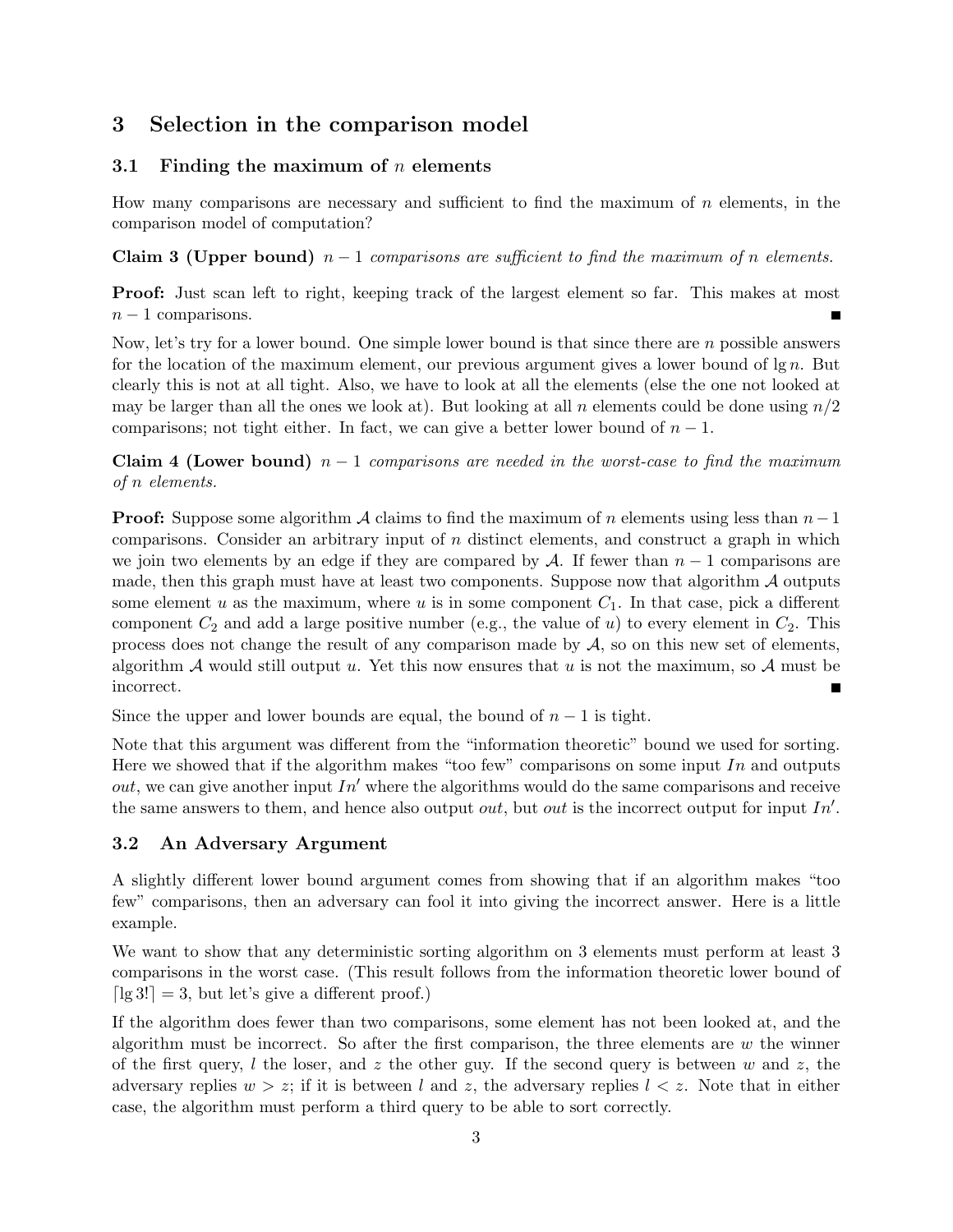In this kind of argument the goal is to construct an adversary Ada who will answer the algorithm's comparisons in such a way that (a) all Ada's answers are consistent with some input  $In$ , and (b) her answers make the algorithm perform "many" comparisons.

#### 3.3 Finding the second-largest of  $n$  elements

How many comparisons are necessary (lower bound) and sufficient (upper bound) to find the second largest of n elements? Again, let us assume that all elements are distinct.

Claim 5 (Lower bound)  $n-1$  comparisons are needed in the worst-case to find the second-largest of n elements.

**Proof:** The same argument used in the lower bound for finding the maximum still holds.

Let us now work on finding an upper bound. Here is a simple one to start with.

Claim 6 (Upper bound  $\#1$ )  $2n-3$  comparisons are sufficient to find the second-largest of n elements.

**Proof:** Just find the largest using  $n-1$  comparisons, and then the largest of the remainder using  $n-2$  comparisons, for a total of  $2n-3$  comparisons.

We now have a gap:  $n-1$  versus  $2n-3$ . It is not a huge gap: both are  $\Theta(n)$ , but remember today's theme is tight bounds. So, which do you think is closer to the truth? It turns out, we can reduce the upper bound quite a bit:

Claim 7 (Upper bound  $\#2$ )  $n+\lg n-2$  comparisons are sufficient to find the second-largest of n elements.

**Proof:** As a first step, let's find the maximum element using  $n-1$  comparisons, but in a tennistournament or playoff structure. That is, we group elements into pairs, finding the maximum in each pair, and recurse on the maxima. E.g.,



Now, given just what we know from comparisons so far, what can we say about possible locations for the second-highest number (i.e., the second-best player)? The answer is that the second-best must have been directly compared to the best, and lost.<sup>[2](#page-3-0)</sup> This means there are only  $\lg n$  possibilities for the second-highest number, and we can find the maximum of them making only  $\lg(n) - 1$  more comparisons.

At this point, we have a lower bound of  $n-1$  and an upper bound of  $n + \lg(n) - 2$ , so they are nearly tight. It turns out that, in fact, the lower bound can be improved to exactly meet the upper bound.[3](#page-3-1)

<span id="page-3-0"></span><sup>2</sup>Apparently the first person to have pointed this out was Charles Dodgson (better known as Lewis Carroll!), writing about the proper way to award prizes in lawn tennis tournaments.

<span id="page-3-1"></span><sup>3</sup>First shown by Kislitsyn (1964).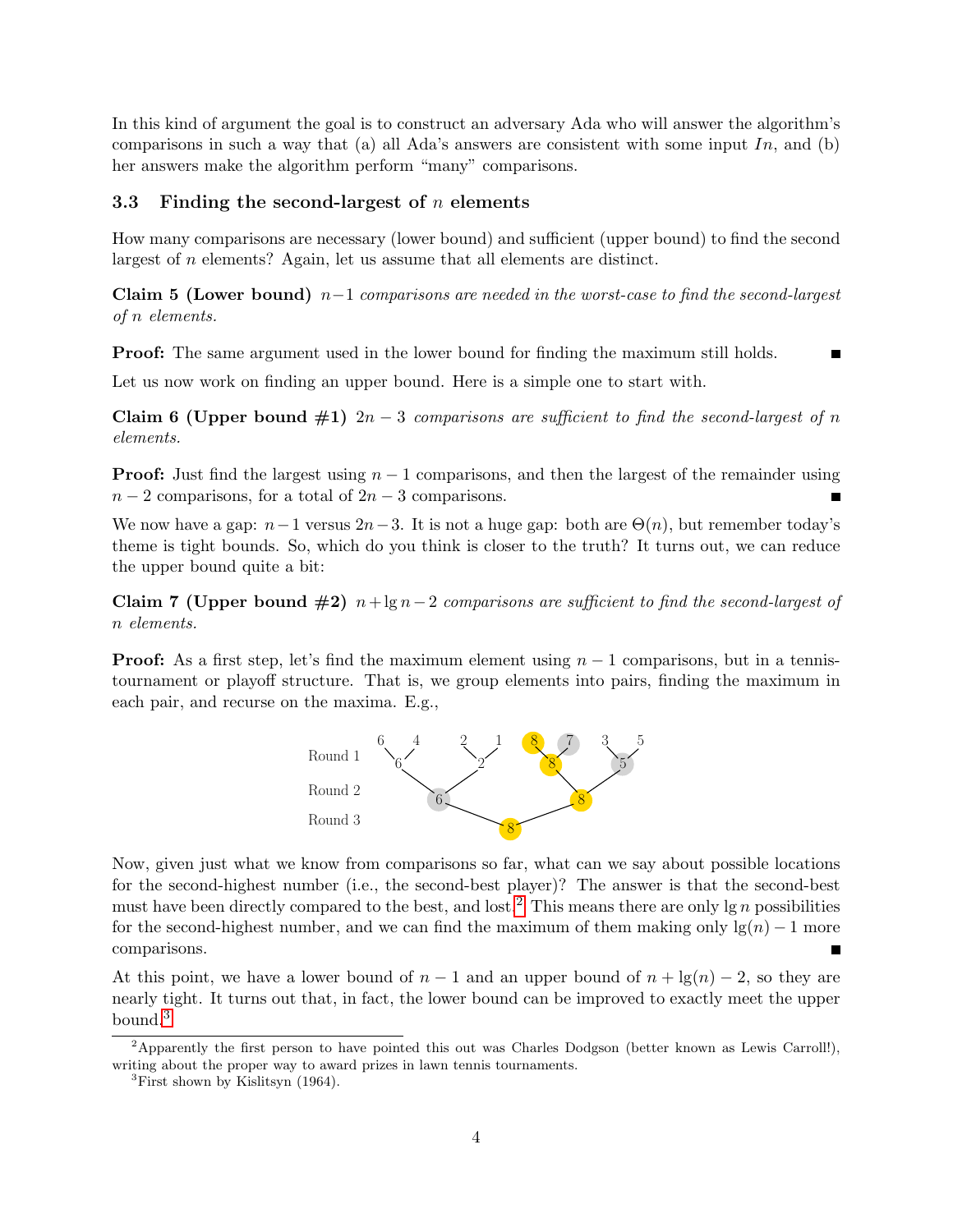### 4 Sorting in the exchange model

Consider a shelf containing n unordered books to be arranged alphabetically. In each step, we can swap any pair of books we like. How many swaps do we need to sort all the books? Formally, we are considering the problem of sorting in the exchange model.

Definition 8 In the exchange model, an input consists of an array of n items, and the only operation allowed on the items is to swap a pair of them at a cost of 1 step. All other (planning) work is free: in particular, the items can be examined and compared to each other at no cost.

Question: how many exchanges are necessary (lower bound) and sufficient (upper bound) in the exchange model to sort an array of *n* items in the worst case?

Claim 9 (Upper bound)  $n-1$  exchanges is sufficient.

**Proof:** For this we just need to give an algorithm. For instance, consider the algorithm that in step 1 puts the smallest item in location 1, swapping it with whatever was originally there. Then in step 2 it swaps the second-smallest item with whatever is currently in location 2, and so on (if in step  $k$ , the kth-smallest item is already in the correct position then we just do a no-op). No step ever undoes any of the previous work, so after  $n-1$  steps, the first  $n-1$  items are in the correct position. This means the nth item must be in the correct position too.

But are  $n-1$  exchanges necessary in the worst-case? If n is even, and no book is in its correct location, then  $n/2$  exchanges are clearly necessary to "touch" all books. But can we show a better lower bound than that?

Claim 10 (Lower bound) In fact,  $n-1$  exchanges are necessary, in the worst case.

**Proof:** Here is how we can see it. Create a graph in which a directed edge  $(i, j)$  means that that the book in location  $i$  must end up at location  $j$ . An example is given in Figure [1.](#page-4-0)



<span id="page-4-0"></span>Figure 1: Graph for input [f c d e b a g]

This is a special kind of directed graph: it is a permutation — a set of cycles. In particular, every book points to some location, perhaps its own location, and every location is pointed to by exactly one book. Now consider the following points:

1. What is the effect of exchanging any two elements (books) that are in the same cycle?

Answer: Suppose the graph had edges  $(i_1, j_1)$  and  $(i_2, j_2)$  and we swap the elements in locations  $i_1$  and  $i_2$ . Then this causes those two edges to be replaced by edges  $(i_2, j_1)$  and  $(i_1, j_2)$  because now it is the element in location  $i_2$  that needs to go to  $j_1$  and the element in  $i_1$  that needs to go to  $j_2$ . This means that if  $i_1$  and  $i_2$  were in the same cycle, that cycle now becomes two disjoint cycles.